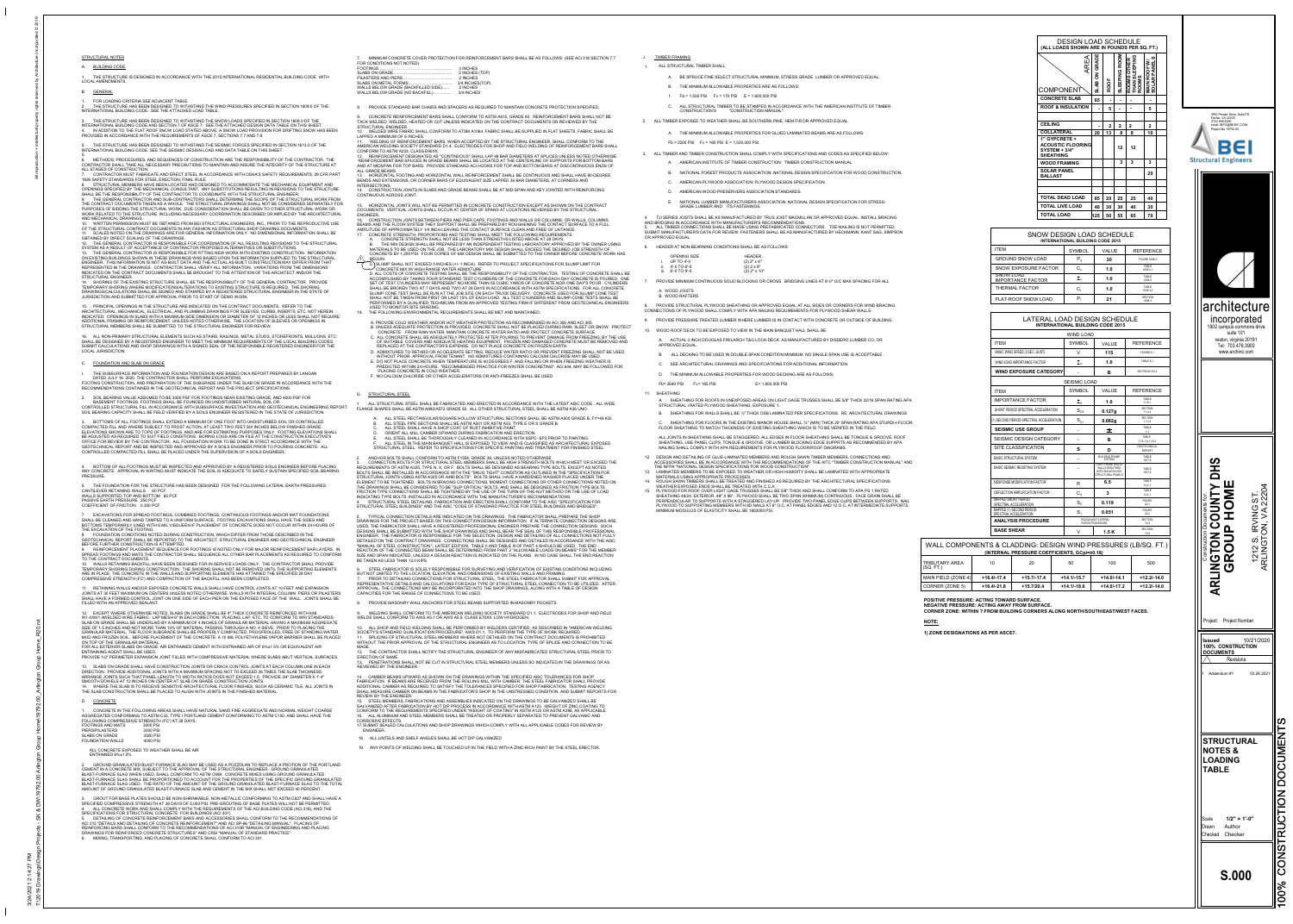

 $1/4" = 1'-0"$ 1) GROUND LEVEL FRAMING PLAN

JOISTS. SEE STRUCTURAL NOTES FOR PATTERN was media the manufacturerance of the JOISTS.  $\sim$  9. SIPS SHOP DRAWINGS TO BE SUBMITTED TO ISD FOR REVIEW, APPROVAL OF WHICH MUST OCCUR $\sim$ PRIOR TO SCHEDULING A WALL BRACING INSPECTION. THE BRACING INSPECTION IS MADE PRIOR TO  $\mathcal J$ INSTALLATION OF DOORS, WINDOWS AND HOUSEWRAP.



### FLOOR FRAMING NOTES:

- 1. COORDINATE ALL DIMENSIONS WITH ARCHITECTURAL DRAWINGS. 2. ON PLAN: J = JACK STUDS, K = KING STUDS
- 3. ALL WOOD EXPOSED TO WEATHER SHALL BE PRESSURED TREATED 4. FLOOR OPENINGS FOR DUCTWORK. COORDINATE LOCATIONS WITH ARCH'L DWGS AND MEP DWGS.
- FRAME OPENING WITH (2) 2x10 UNO. GC TO FIELD COORDINATE. 5. "PA" ON PLAN DENOTES POST FROM ABOVE. REFER TO SECOND LEVEL FRAMING PLAN FOR POST SIZES
- 6. COORDINATE ALL SLAB DEPRESSIONS LOCATIONS AND EXTENDS WITH ARCH'L DWGS. PROVIDE 2x10 AROUND DEPRESSION EDGES AS REQUIRED. GC TO FIELD COORDINATE.
- 7. TOP OF FLOOR SHEATHING/SUBFLOOR 205'-10 5/8" (- 0-1 3/8") 8. SUB-FLOORING TO BE 3/4" THICK T&G SHEATHING. SUB FLOORING TO BE GLUED AND NAILED TO FLOOR

1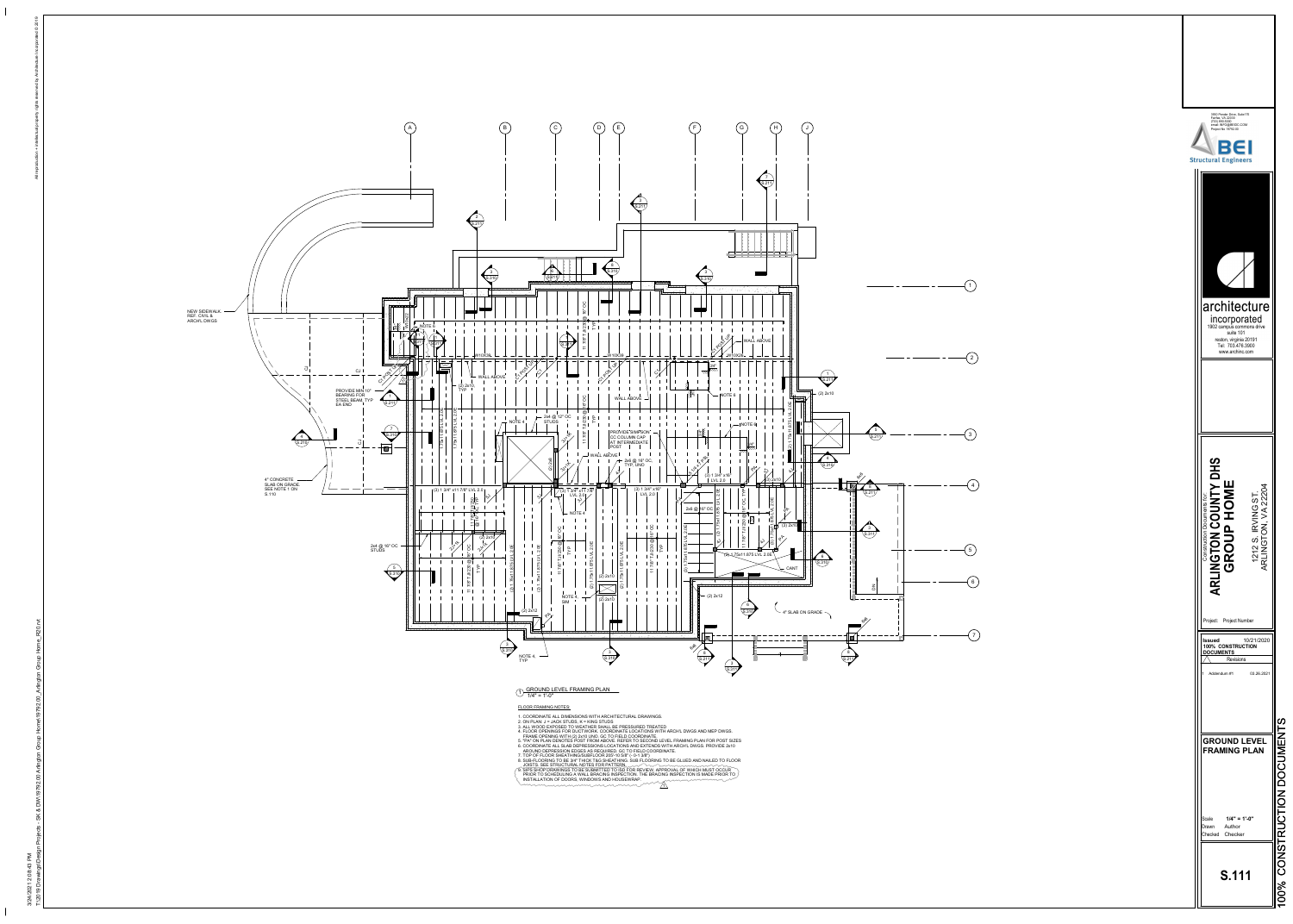

#### $1/4" = 1'-0"$ 3) SECOND FLOOR FRAMING PLAN

6.5" THERMOCORE R40 STRUCTURAL INSULATED PANEL(SIP) OR APPROVED EQUAL (TYP AT PERIMETER UNO)

- 1. COORDINATE ALL DIMENSIONS WITH ARCHITECTURAL DRAWINGS. 2. ON PLAN: J = JACK STUDS, K = KING STUDS
- 3. ALL WOOD EXPOSED TO WEATHER SHALL BE PRESSURED TREATED 4. FLOOR OPENINGS FOR DUCTWORK. COORDINATE LOCATIONS WITH MEP DWGS. FRAME OPENING
- WITH (2) 2x10 . GC TO FIELD COORDINATE. 5. "PA" ON PLAN DENOTES POST FROM ABOVE. REFER TO SECOND LEVEL FRAMING PLAN FOR POST
- SIZES 6. COORDINATE ALL SLAB DEPRESSIONS LOCATIONS AND EXTENDS WITH ARCH'L DWGS. PROVIDE 2x10
- AROUND DEPRESSION EDGES AS REQUIRED. GC TO FIELD COORDINATE.
- 7. REFER TO SHEET S.110 FOR STEEL COLUMN SCHEDULE 8. TOP OF FLOOR SHEATHING/SUBFLOOR 217'- 2 5/8" (+11-2 5/8") 9. SUB-FLOORING TO BE 3/4" THICK T&G SHEATHING. SUB FLOORING TO BE GLUED AND NAILED TO
- FLOOR JOISTS. SEE STRUCTURAL NOTES FOR PATTERN.
- 10. ALL EXTERIOR WALLS ARE SHEAR WALLS. PROVIDE FASTENING PATTERN FOR SIP PANELS PER MANUFACTURER'S RECOMMENDATION.
- 11. AT TROLLEY LIFT SUPPORT LOCATIONS PROVIDE MIN (2) 11 7/8" TJI FLOOR JOISTS. 12. SIPS SHOP DRAWINGS TO BE SUBMITTED TO ISD FOR REVIEW, APPROVAL OF WHICH MUST OCCUR PRIOR TO SCHEDULING A WALL BRACING INSPECTION. THE BRACING INSPECTION IS MADE PRIOR  $\gamma$  to installation of doors, windows and housewrap.

[S.311](#page-0-0) 4

SIM







T:\2019 Drawings\Design Projects - SK & DW\19792.00 Arlington Group Home\19792.00\_Arlington Group Home\_R20.rvt

3/24/2021 2:08:44 PM

FLOOR FRAMING NOTES: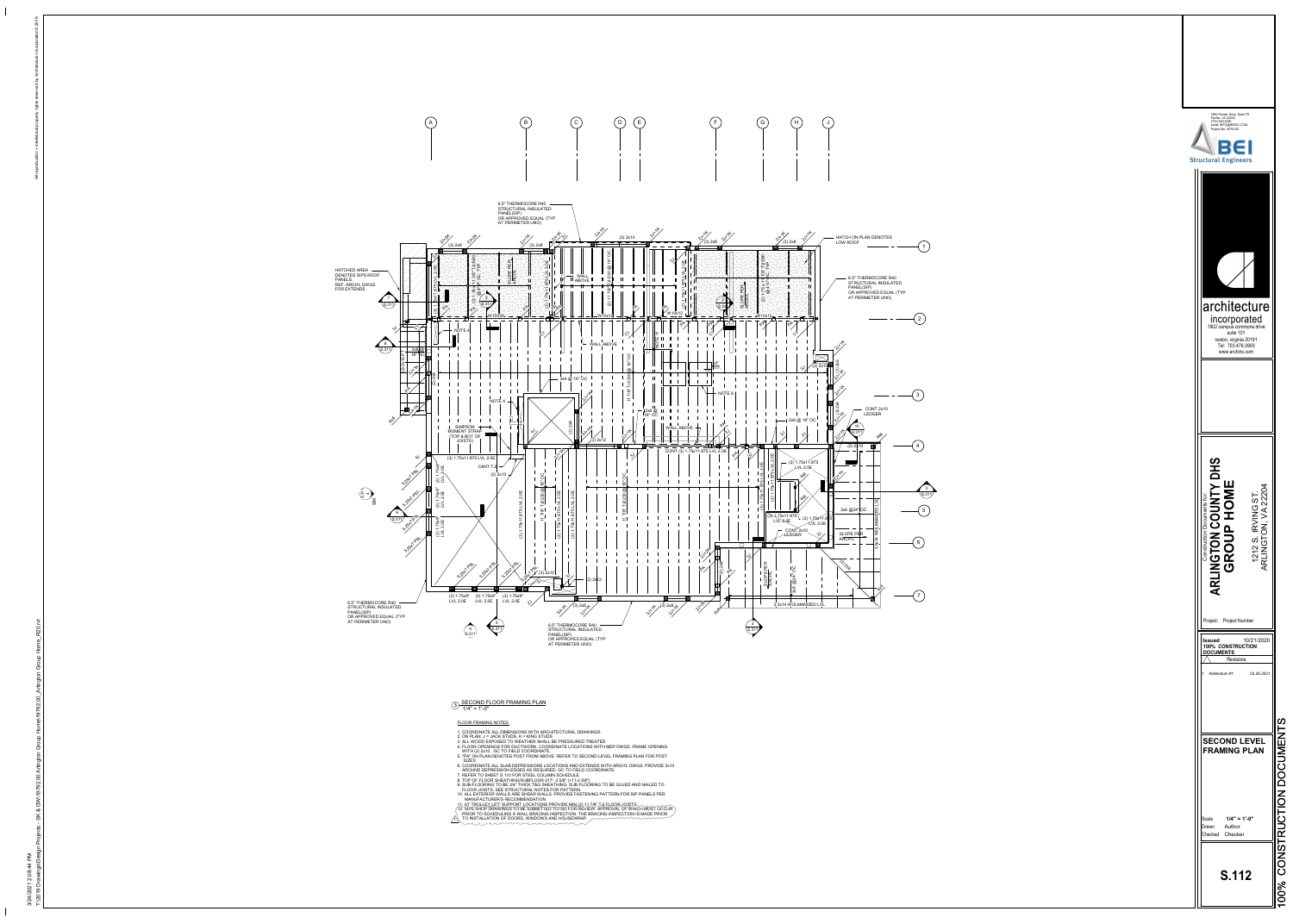

#### $1/4" = 1'-0"$ 1) ROOF FRAMING PLAN

48" OC

[S.311](#page-0-0)

4 OPENING, TYP

OPENING. REF. ARCH'L

All reproduction + intellectual property rights reserved by Architecture Incorporated © 2019



T:\2019 Drawings\Design Projects - SK & DW\19792.00 Arlington Group Home\19792.00\_Arlington Group Home\_R20.rvt

3/24/2021 2:08:45 PM

ROOF FRAMING NOTES:

- 1. COORDINATE ALL DIMENSIONS WITH ARCHITECTURAL DRAWINGS.
- 2. ON PLAN: J = JACK STUDS, K = KING STUDS 3. ALL WOOD EXPOSED TO WEATHER SHALL BE PRESSURED TREATED
- $4. \longleftrightarrow$  ON PLAN DENOTES: 8.25" THERMOCORE R50 STRUCUTRAL INSULATED PANEL(SIP) OR APPROVED EQUAL
- 5. TOP OF WOOD ROOF JOISTS 229'- 3.75" (+23-3.75") & TOP OF SIP PANELS 230'-0" (+24'-0")
- 6. ALL EXTERIOR WALLS ARE SHEAR WALLS. PROVIDE FASTENING PATTERN FOR SIP PANELS PER MANUFACTURER'S RECOMMENDATION.
- 7. AT TROLLEY LIFT SYSTEM LOCATIONS, PROVIDE (3) TJI FOR TROLLEY SUPPORT. GC TO FIELD
- COORDINATE. COORDINATE.<br>8. SIPS SHOP DRAWINGS TO BE SUBMITTED TO ISD FOR REVIEW, APPROVAL OF WHICH MUST OCCUR PRIOR TO SCHEDULING A WALL BRACING INSPECTION. THE BRACING INSPECTION IS MADE PRIOR J
- TO INSTALLATION OF DOORS, WINDOWS AND HOUSEWRAP . 1